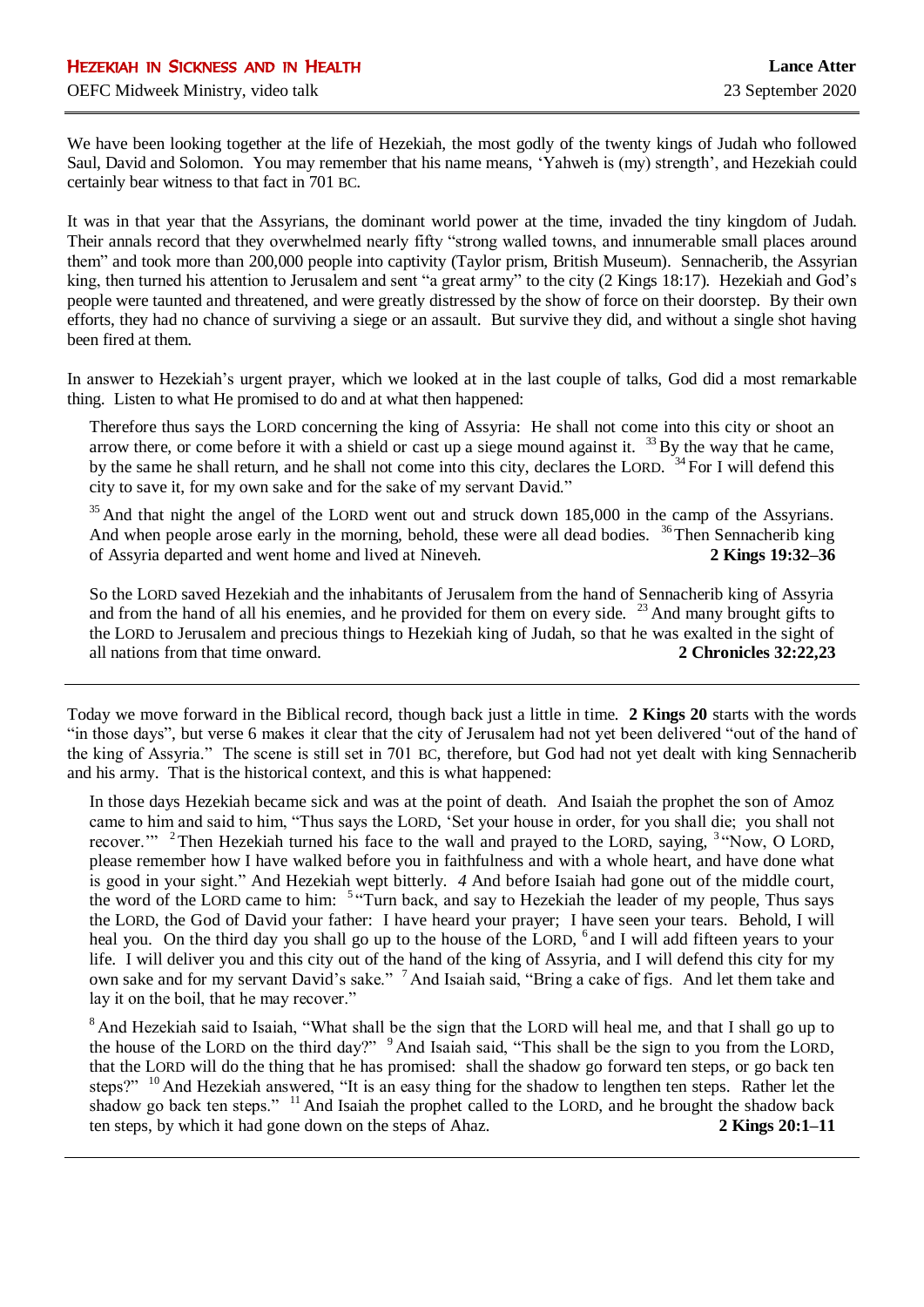## surprising sickness 2 Aings 20:1a

"In those days Hezekiah became sick and was at the point of death." (2 Kings 20:1) Nothing is so certain as death and taxes, but how surprising it is that Hezekiah was close to death. Why surprising? Well, think of it like this:

- "In those days", Hezekiah was *a young man*, just thirty-nine years old. In PsaIm 90:10, Moses notes that "The years of our life are seventy, or even by reason of strength eighty". Hezekiah had nowhere near reached those ages – in fact, he was only about half way there – and yet he became "sick unto death"  $(AV)$ .
- "In those days", Hezekiah was manifestly *a godly man*. In his mini-biography, we read that:
	- he did what was right in the eyes of the LORD, according to all that David his father had done... <sup>5</sup>He trusted in the LORD, the God of Israel, so that there was none like him among all the kings of Judah after him, nor among those who were before him. <sup>6</sup> For he held fast to the LORD. He did not depart from following him, but kept the commandments that the LORD commanded Moses. **2 Kings 18:3,5–6**

The Bible speaks of long life as a blessing that God gives to those who honour Him and keep His commandments (e.g. Exodus 20:12/Ephesians 6:1–3, Deuteronomy 4:40, 5:32–33). Yet, godly though he was and still in the prime of life, Hezekiah was "at the point of death".

- "In those days", Hezekiah was *a determined man*. From the earliest days of his reign, he had sought to obey the historic law of God. At his instigation, the temple had been reconsecrated and its activities as the house of the Lord restored (2 Chron 29), the Passover was once more being celebrated properly (2 Chron 30), and the priests had been reorganized to lead the worship of God (2 Chron 31:2–19). Idols and other things used for the worship of false gods had been destroyed throughout Judah, and even beyond its borders (2 Kings 18:4; 2 Chron 31:1). "And every work that he undertook in the service of the house of God and in accordance with the law and the commandments, seeking his God, he did with all his heart" (2 Chron 31:20,21). Yet, though he was determined to honour God, Hezekiah became "sick unto death".
- "In those days" he was, *a much-needed man*. The Assyrians had swallowed up many other nations including Israel, the larger of the two kingdoms of God's historic people (2 Kings 18:9–12, 19:10–13). Now the Assyrian army under king Sennacherib was sweeping through Judah and closing in on Jerusalem. This was surely the time when God's people most needed Hezekiah. He had proved himself to be a godly leader; he had done much to prepare the city of Jerusalem for an assault; he had encouraged its people to put their confidence in the Lord (2 Chron 32:1–8). Yet now he lay "at the point of death".
- "In those days" Hezekiah was *a blessed man*. He had reformed the spiritual life of the kingdom of Judah; he had stood up to the Assyrians; he had defeated the Philistines. And because he "did what was right in the eyes of the LORD", we read that "the LORD was with him; wherever he went out, he prospered." (2 Kings 18:7,8; 2 Chron 31:20,21). For years, God had poured out His blessing on Hezekiah and his people. Yet now that blessing seemed suddenly to have come to an end, and Hezekiah was "sick unto death".

Is it not surprising that Hezekiah – so young a man, so godly a man, so determined a man, so needed a man, so blessed a man – should be "In those days … at the point of death"? It prompts us to ask the question, "Why?" Why did God allow this to happen? Why did God purpose it to happen? Why did God want to cut short the life of a man who did what was right in the eyes of the Lord, who was concerned for the reputation of the Lord, who was such an example and help to the people of the Lord?

We could ask the same questions regarding other godly men and women: think of John the Baptist, who pointed so clearly to Jesus but was cruelly beheaded (Mark 6:14ff); think of Stephen, who was "a man full of faith and of the Holy Spirit" (Acts 6:5) but was stoned to death (Acts 7:54–60); think of countless ministers, missionaries and quite ordinary believers who were killed by accident, disease or evil intent even though they were in the prime of life and – so it would seem – had years of useful service ahead of them. Think most of all of the Lord Jesus Christ: He was young; He was godly; His remarkable teaching had unique authority; His miracles transformed the lives of thousands of people. And yet He was crucified and, at least to the women who followed Him on the way to His cross, it seemed a crying shame (Luke 23:27)! But, as the Bible makes clear, the death of Jesus was not the waste of life that it might first appear to have been:

- the cross did not mean that Jesus was no longer God's beloved Son in whom He was well pleased (Matthew 3:16–17, 17:5); it did not mean that God was careless of the needs of His people or distant from the events unfolding in Jerusalem; it did not mean that God was fickle in His hand of blessing or forgetful of His promises;
- the cross did mean that God was effecting the next stage, a vital stage, in His awesome plan of salvation; it did mean that, once and for all, a satisfactory sacrifice for sin was being made (Hebrews 7:27, 9:12, 9:26); it did mean that Christians would thereafter be able to proclaim, as Peter did on the day of Pentecost, "Repent … in the name of Jesus Christ for the forgiveness of your sins…" (Acts 2;38; cf Acts 2:21, 4:11–12, 16:31 etc,)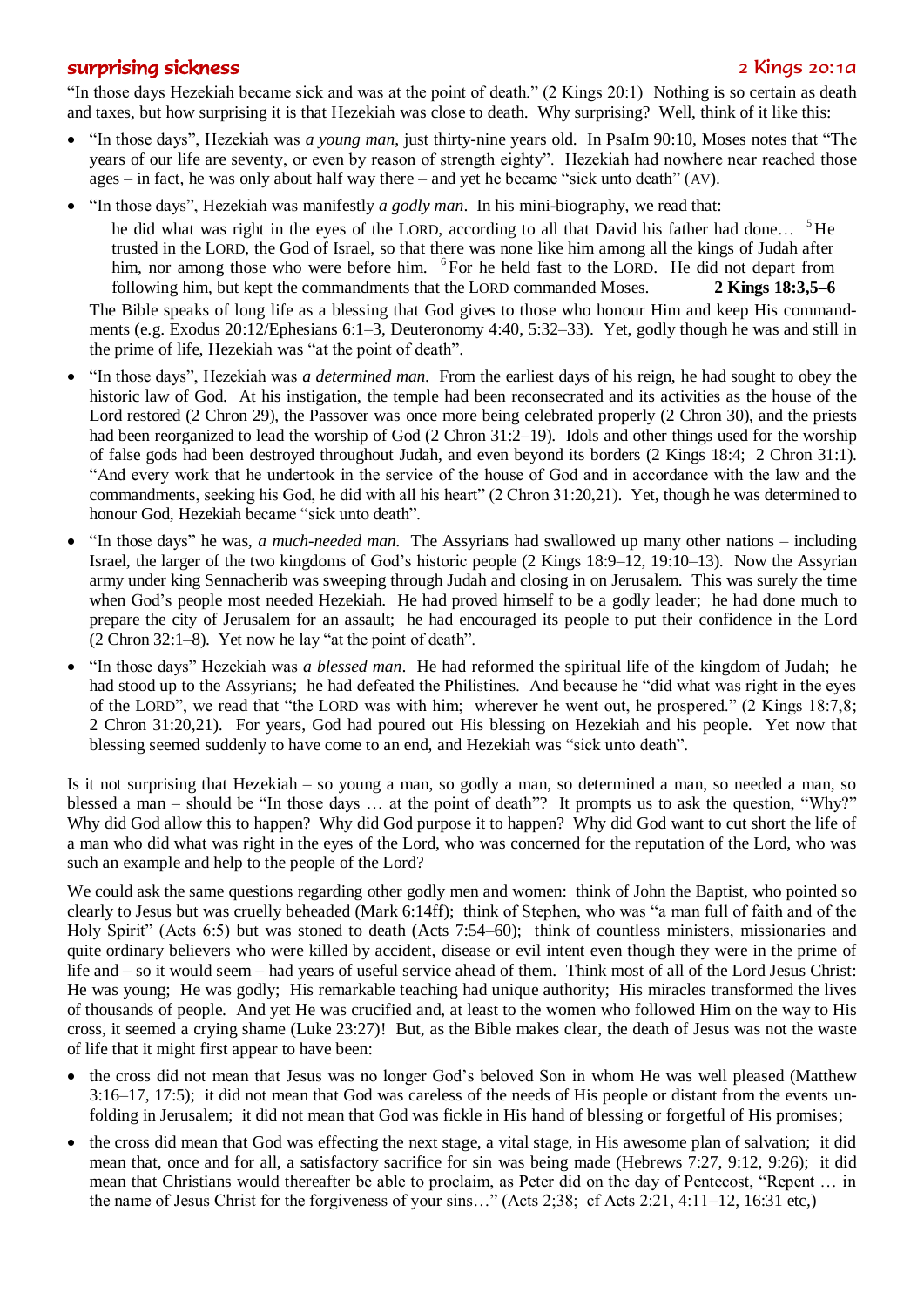The truth is that God always acts with a purpose, though we may not always know what that is. "For my thoughts are not your thoughts, neither are your ways my ways, declares the LORD. For as the heavens are higher than the earth, so are my ways higher than your ways and my thoughts than your thoughts." (Isaiah 55:8,9) The cross of Christ was no accident – as Peter said, Jesus was "delivered up according to the definite plan and foreknowledge of God" (Acts 2:23). And nor was it an accident, just over seven hundred years earlier, when "Hezekiah became sick and was at the point of death." His illness was no surprise to God; it did not mean that God had forgotten him or left him; it did not mean that God had no intention further of blessing him. Rather, it was part of the tapestry of Hezekiah's life that God was weaving so deliberately and so intricately.

Commenting on the life of another Old Testament saint, Alexander Maclaren said, "If one of Joseph's misfortunes had been omitted, his good fortune would never have come. If his brethren had not hated him, if he had not been sold, if he had not been imprisoned, he would never have ruled Egypt. Not one thread in the tapestry could have been withdrawn without spoiling the pattern. We cannot afford to lose one of our sorrows or trials." †

All of us get sick and all of us will die. And we know that both sickness and death are part of the consequences of the sin that entered into the world in the days of Adam and Eve. But it is a glorious Biblical truth that God can and does use our times of illness, physical weakness and surprising sickness. In them, just as much as in our times of energetic health, He is weaving the fabric of our lives in the way that always He intended to do. As the apostle Paul noted, every part of our lives unfolds "according to the purpose of him who works all things according to the counsel of his will" (Ephesians 1:11). When, one day in glory, we see the wonderful pattern that God has woven, truly we shall be "Lost in wonder, love and praise." (from *Love divine, all loves excelling* by Charles Wesley)

† Maclaren, Alexander (1904); *The Book of Genesis*; London, Hodder and Stoughton; p.257

## prevailing prayer 2 Kings 20:1b–7

Reading on, we know that Hezekiah got better quickly and lived actively for a further fifteen years. So we may be tempted to think that his condition was not as critical as had been supposed. But actually his diagnosis was not subjective but objective, it came not from a physician but from a prophet, it was the verdict not of man but of God. Isaiah went to Hezekiah and told him: "Thus says the LORD, 'Set your house in order, for you shall die; you shall not recover.'" (2 Kings 20:1b) Hezekiah would have time to set his house in order – to finish any outstanding business, to write his will, to give his parting counsels – but then, without getting better, he would die.

Maybe you know someone who has received a medical prognosis that is just as sobering and unequivocal; maybe you have received or fear receiving such a verdict yourself. "Set your house in order, for you shall die; you shall not recover." I wonder, how might we respond a message like that? Whatever our age or occupation,

- we might feel somehow cheated and think that we are too young to die and want at least to see our children, and even our grandchildren, grow up and make a success of their lives;
- we might think of all that we still long to do: we so want to finish the course we are studying, the book we are writing, the house we are building, the work we are doing, the trips we are planning;
- we may think tearfully of others of those in our family, amongst our neighbours, at our place of work, at our church or elsewhere – who depend on us, who look up to us, who need us, who may be lost without us.

Knowing him as we do, it is no surprise to learn that Hezekiah's first response was to turn privately – with "his face" to the wall" – to prayer. Again we have the privilege of listening in as he prayed, and this time we note that:

- he prayed *promptly*. The word 'then', missing from the NIV but present in the Hebrew, is the important link between Hezekiah hearing *from* the LORD via the prophet and responding *to* the LORD in prayer. The fact that he prayed at all is worthy of note: he was desperately ill and had been told that he would not recover, but nonetheless he resorted at once to prayer (2 Kings 20:2). Such a reaction ever remains a barometer of our true spiritual condition: do we, when we receive bad news, turn at once to prayer? Do we recognise that, however advanced medicine may be, it is the Lord who is our healer (Exodus 15:26) and we need urgently to turn to Him?
- he prayed *respectfully*. Hezekiah could have been angry or resentful, but his prayer was actually respectful "O LORD, please…". Calling on the LORD (3a), Hezekiah was acknowledging that he was approaching the historic God of his people, the God of revelation and redemption who appeared to Moses at the burning bush (Exodus 3:13–15), the creator God "of all the kingdoms of the earth" (2 Kings 19:15).
- he prayed *submissively*. Hezekiah did not pray explicitly for healing but said simply, "O LORD, please remember how I have walked before you in faithfulness and with a whole heart, and have done what is good in your sight." (2 Kings 20:3a) This does not mean that he believed that he had earned God's good favour. It does mean that he was happy to commit his entire life and its outcome to God. If we can do that calmly when we receive the worst possible news, then surely we know God and will know that peace of God that passes all understanding (Phil 4:6,7).